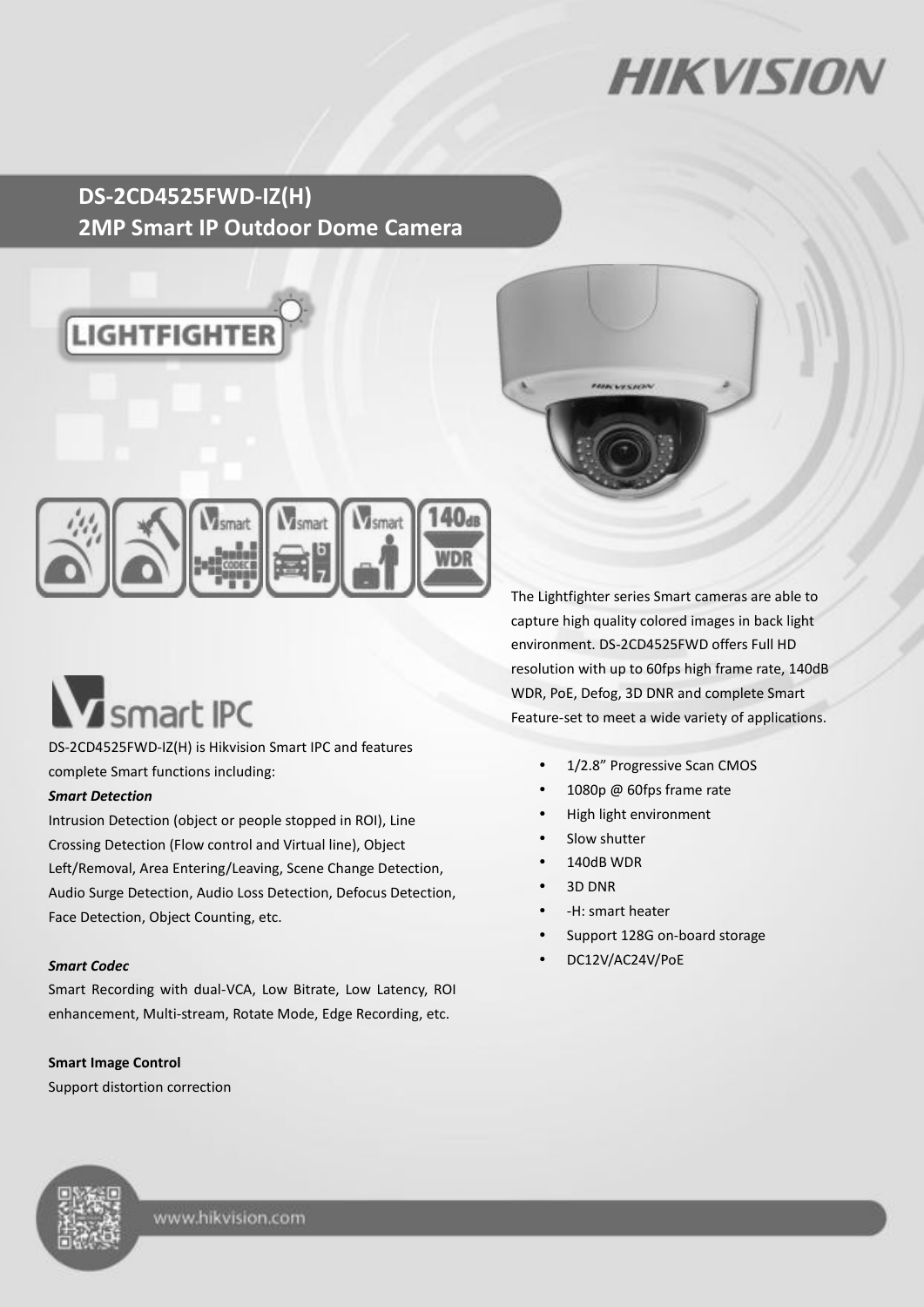#### **Key Features**

#### **Smart**

- 6 behavior analysis, 4 exception detections, 1 recognition, 1 statistic function.
- Smart recording: Support edge recording and dual-VCA.
- Smart encoding: Support low bit rate; low latency; ROI enhance encoding
- Smart lens options: AF lens

#### **Image**

- HD 1920 × 1080@60fps
- Support configuration of video stream with adjust of: resolution, frame rate, bit rate type (CBR or VBR), Max bit rate;
- Supports image distortion correction
- Support rotate mode, suitable for environment as corridor.
- Support regional cropping, details can be seen with low bandwidth.
- Code smoothness setting for different requirements of image quality and fluency.
- Support H.264+/H.264/MJPEG video compression, multi-level video quality configuration; support Basic/Main/High Profile H.264 encoding complexity.
- Multiple OSD color: Black & white self-adaptive; Custom
- Digital WDR is supportable for backlight environment.
- Support defog, BLC, HLC.

#### **Infrared**

- Irradiation distance is up to 40m(2.8~12mm)/50m(8~32mm)
- **Smart IR, prevent over-exposure in close distance**

#### **System**

- Support ONVIF (profile S/profile G), CGI, PSIA, ISAPI protocol.
- Support three streams, and Support 20 channels live view at the same time.
- AF automatic fast focus, maintain focused during zooming
- Smart heater for starting in extra low temperature (-H optional)
- Anti-surge, anti-static, IP66 & IK10 protection level.

#### **Interface**

- Support standard 128G Micro SD/SDHC/SDXC card storage.
- Support 10M/100M/1000M Ethernet Port.
- Support Audio I/O, support dual channel stereo audio.
- Support Alarm I/O
- Support CVBS analog output (4CIF resolution)
- Multi-language (including Portuguese)

#### **Security**

- Support three-level user authentication management, user and password authorization, IP address filtering and anonymous access.
- Support security certificate as HTTPS, SSH; support creating certificate.
- Basic and digest authentication is supportable in IE configuration
- **•** Lock user IP for many times error login

# **HIKVISION**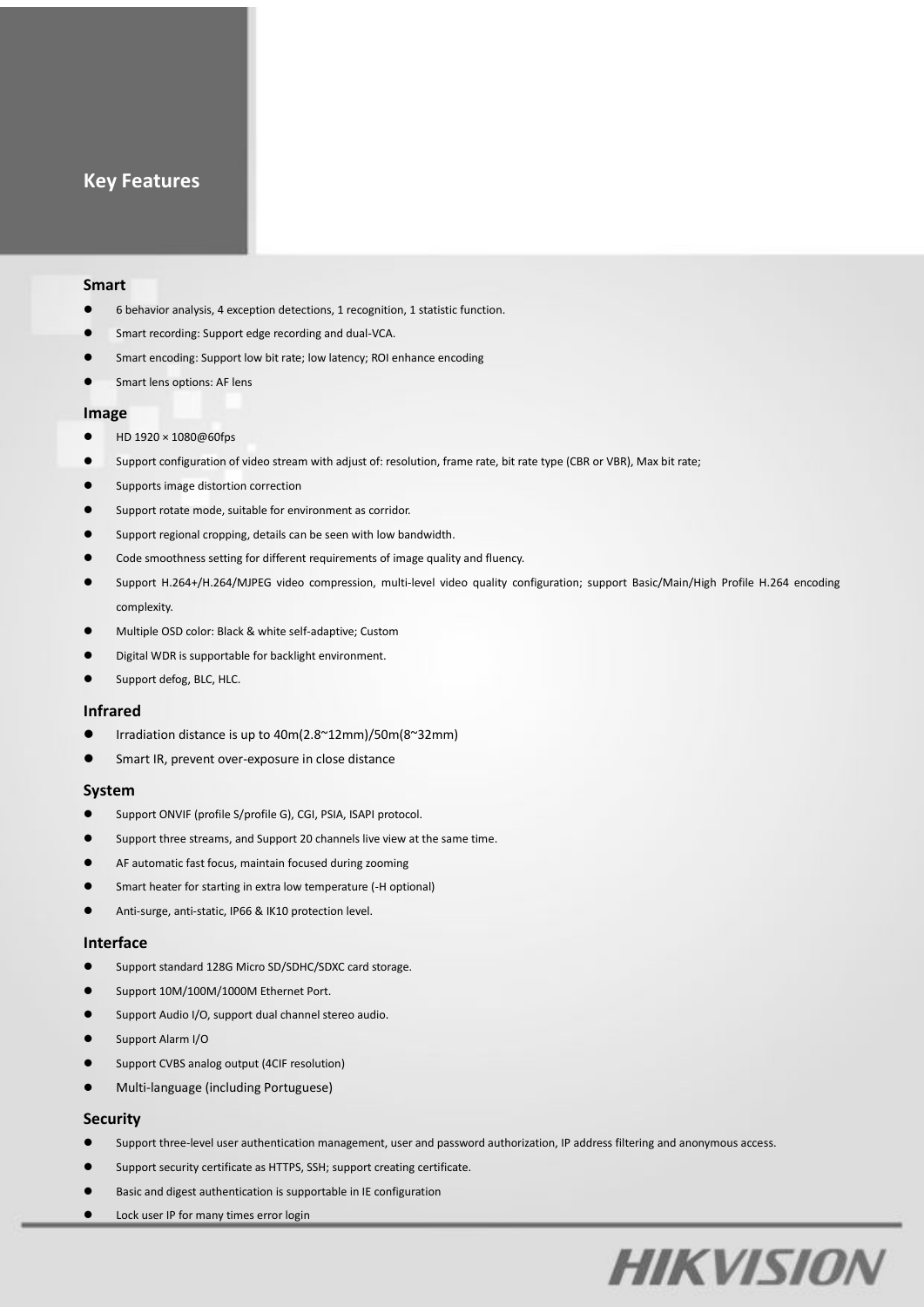## **DS-2CD4525FWD-IZ(H) 2MP Smart IP Outdoor Dome**

**Camera**

## **LIGHTFIGHTER**



### **Specification**

| Camera                       |                                                                                                                                               |  |
|------------------------------|-----------------------------------------------------------------------------------------------------------------------------------------------|--|
| <b>Image Sensor</b>          | 1/2.8" Progressive Scan CMOS                                                                                                                  |  |
| Min. Illumination            | 0.005 Lux @ (F1.2, AGC ON), 0 lux with IR<br>0.007 Lux @ (F1.4, AGC ON), 0 lux with IR                                                        |  |
| <b>Shutter Speed</b>         | $1s \sim 1/100,000s$                                                                                                                          |  |
| Slow Shutter                 | Support                                                                                                                                       |  |
| Lens                         | 2.8-12mm @ F1.4, angle of view: 113-33.8°. 8-32mm @ F1.4, angle of view: 31.2-10.2°                                                           |  |
| Lens Mount                   | AF automatic focusing and motorized zoom lens                                                                                                 |  |
| Auto-iris                    | DC drive                                                                                                                                      |  |
| Day & Night                  | IR Cut Filter with auto switch                                                                                                                |  |
| <b>WDR</b>                   | 140dB                                                                                                                                         |  |
| <b>Compression Standard</b>  |                                                                                                                                               |  |
| Video Compression            | $H.264+/H.264/MJPEG$                                                                                                                          |  |
| H.264 Type                   | Baseline Profile / Main Profile / High Profile                                                                                                |  |
| Video Bit Rate               | 32 Kbps - 16 Mbps                                                                                                                             |  |
| <b>Audio Compression</b>     | G.711/G.722.1/G.726/MP2L2                                                                                                                     |  |
| Audio Bit Rate               | 64Kbps(G.711) / 16Kbps(G.722.1) / 16Kbps(G.726) / 32-128Kbps(MP2L2)                                                                           |  |
| <b>Image</b>                 |                                                                                                                                               |  |
| Max. Resolution              | 1920 $\times$ 1080                                                                                                                            |  |
| <b>Frame Rate</b>            | 50Hz: 50fps (1920 × 1080)/(1280 × 960)/(1280 × 720)<br>60Hz: 60fps (1920 × 1080)/(1280 × 960)/(1280 × 720)                                    |  |
| <b>Third Stream</b>          | Independent with Main Stream and Sub Stream, up to<br>50/60Hz: 20fps(1280 x 720)                                                              |  |
| Image Enhancement            | BLC/HLC/3D DNR/ROI/Defog                                                                                                                      |  |
| <b>Image Setting</b>         | Rotate Mode, Saturation, Brightness, Contrast, Sharpness adjustable by client software or web<br>browser                                      |  |
| <b>Distortion Correction</b> | Support                                                                                                                                       |  |
| <b>Regional Cropping</b>     | Support                                                                                                                                       |  |
| Day/Night Switch             | Auto/Schedule/Triggered by Alarm In                                                                                                           |  |
| Picture Overlay              | LOGO picture can be overlaid on video with 128x128 24bit bmp format                                                                           |  |
| <b>Network</b>               |                                                                                                                                               |  |
| <b>Network Storage</b>       | NAS (Support NFS, SMB/CIFS), ANR                                                                                                              |  |
| Alarm Trigger                | Motion detection, Tampering alarm, Network disconnect, IP address conflict, Storage exception                                                 |  |
| Protocols                    | TCP/IP, UDP, ICMP, HTTP, HTTPS, FTP, DHCP, DNS, DDNS, RTP, RTSP, RTCP, PPPOE, NTP, UPnP, SMTP, ARP,<br>SNMP, IGMP, 802.1X, QoS, IPv6, Bonjour |  |
| Security                     | User Authentication, Watermark, IP address filtering, Anonymous access                                                                        |  |
| Standard                     | ONVIF(PROFILE S, PROFILE G), PSIA, CGI, ISAPI                                                                                                 |  |
| <b>Interface</b>             |                                                                                                                                               |  |
| Audio                        | 1-ch audio in (Mic in/Line in)/out interface                                                                                                  |  |
| Communication<br>Interface   | 1 RJ45 10M/100M Ethernet port, 1 RS-485 interface                                                                                             |  |
| Alarm                        | 1 input, 1 output (up to DC24V 1A or AC110V 500mA)                                                                                            |  |
| Video Output                 | 1Vp-p composite output (75 $\Omega$ /BNC)                                                                                                     |  |
| On-board storage             | Built-in Micro SD/SDHC/SDXC slot, up to 128 GB                                                                                                |  |
| <b>Reset Button</b>          | Yes                                                                                                                                           |  |